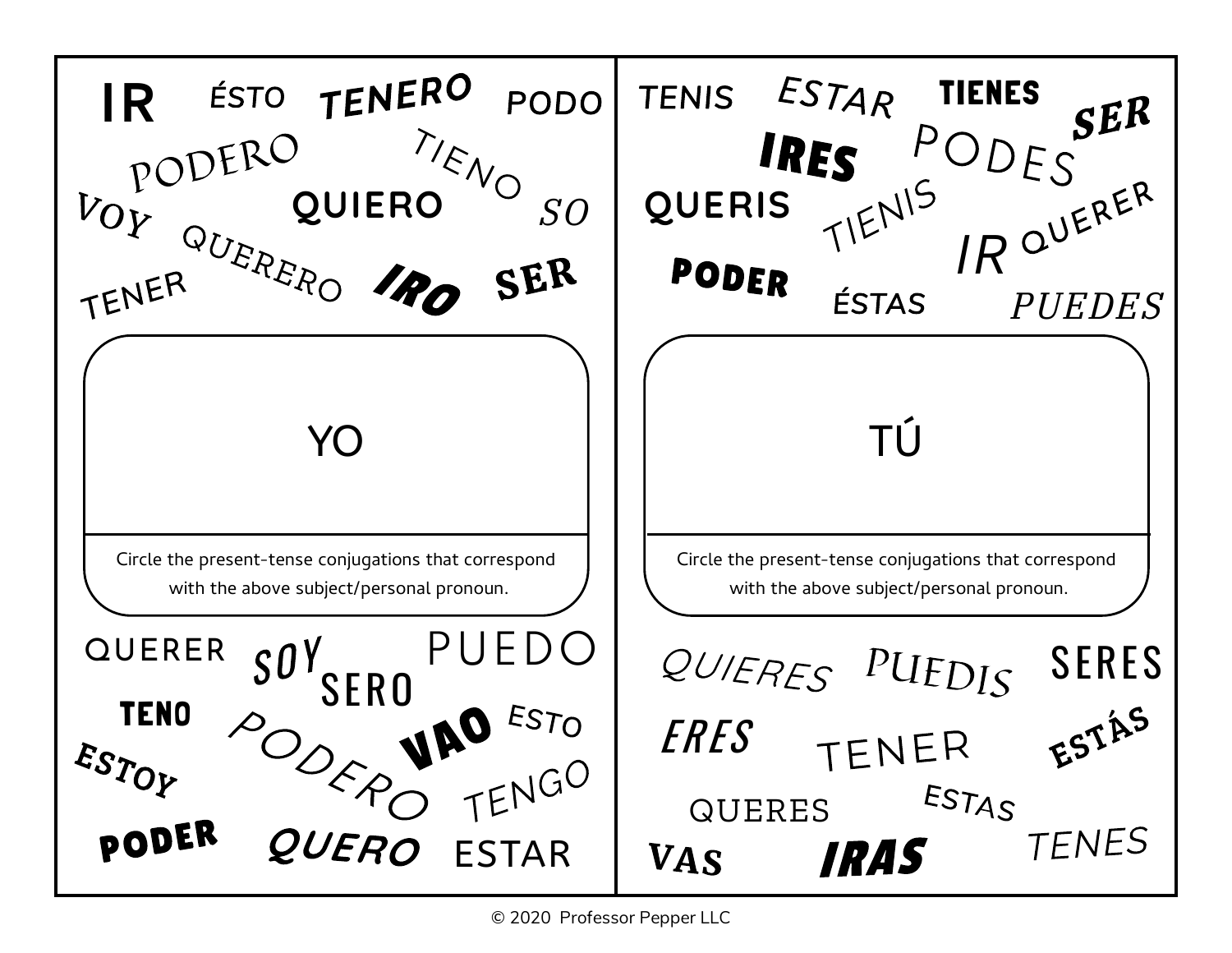

<sup>© 2020</sup> Professor Pepper LLC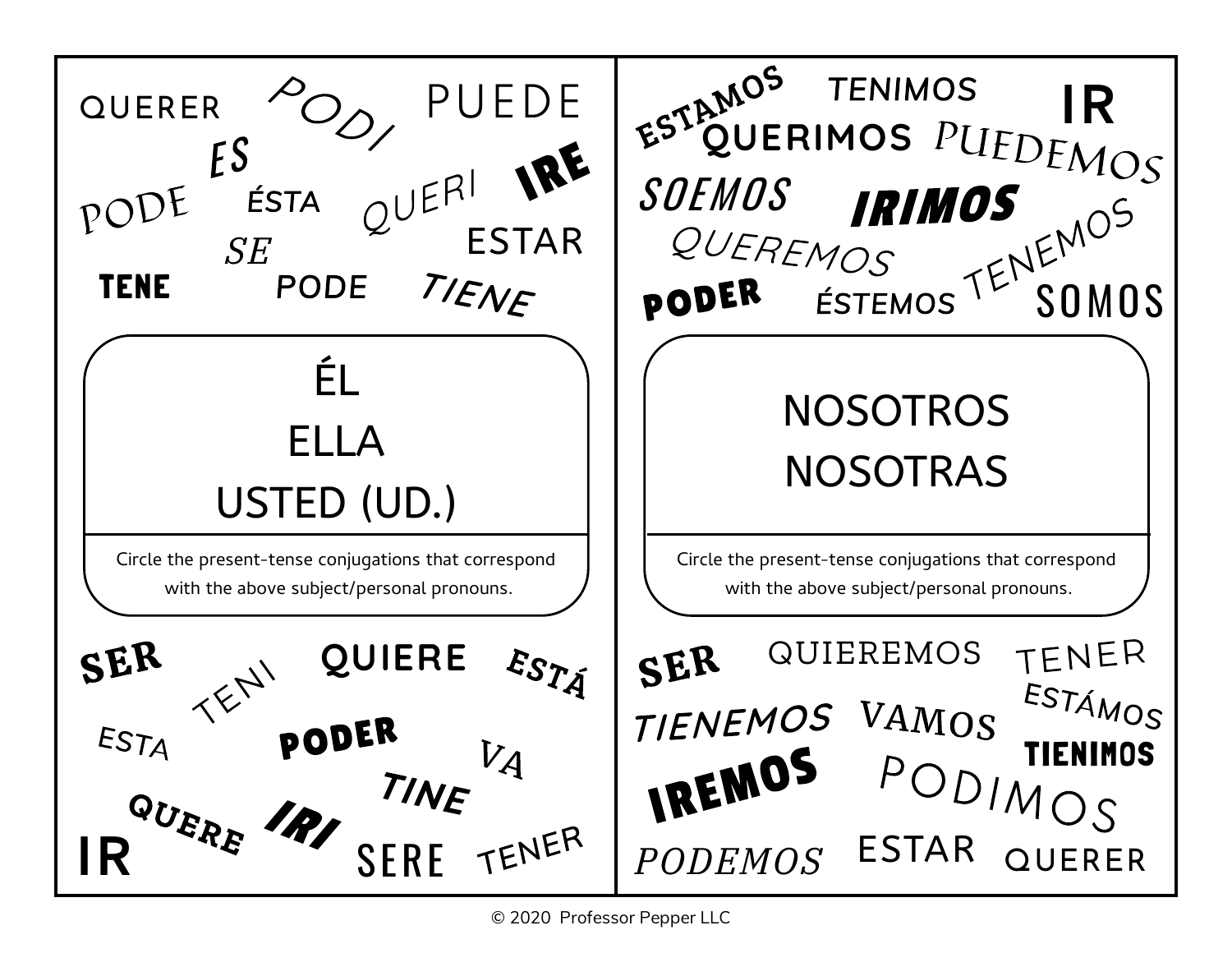**QUIERÉIS** QUERER *SON* TENEIS QUIE **IR SERAN** ESTÁIS SER ESTAR QUIEREN PUEDÉIS TENIN *TENIS*  QUERÉIS TIENIN ESTAIS PUEDEN PODER PODIS ESTAN QUERER ELLOS VOSOTROS ELLAS VOSOTRAS USTEDES (UDS.) Circle the present-tense conjugations that correspond Circle the present-tense conjugations that correspond with the above subject/personal pronouns. with the above subject/personal pronouns. *PODÉIS* OUERIN *SOIS* **SEREN** TIENEN PODER QUERIS SERES PODEN **SERÁIS** UL<sub>I</sub><br>ESTAR STENEIS *TENEN ESTÁN*  QUEREN *ÉSTAIS*  IREN VAN POD IN

© 2020 Professor Pepper LLC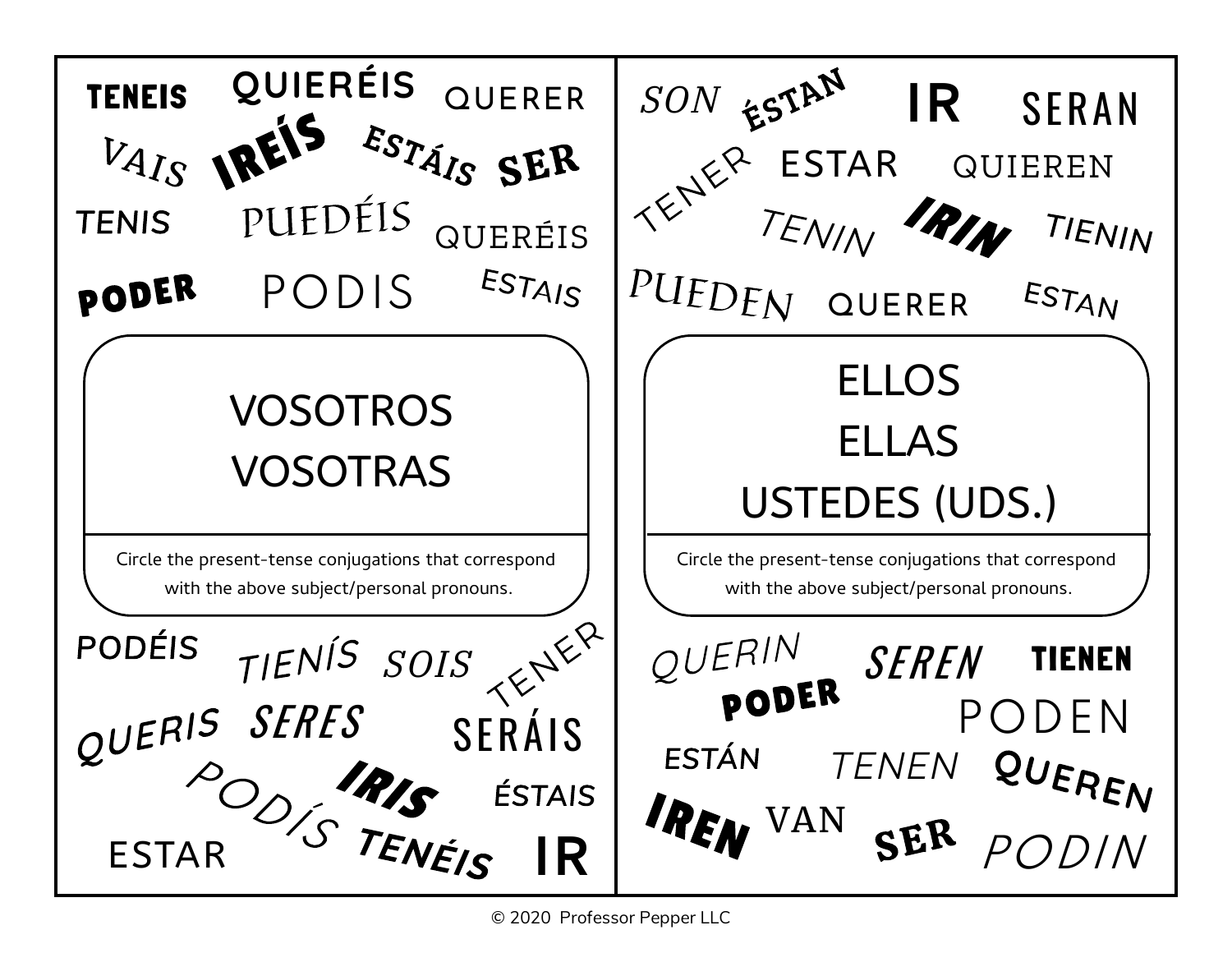**ROSMERS**  $\geqslant$ Z



© 2020 Professor Pepper LLC